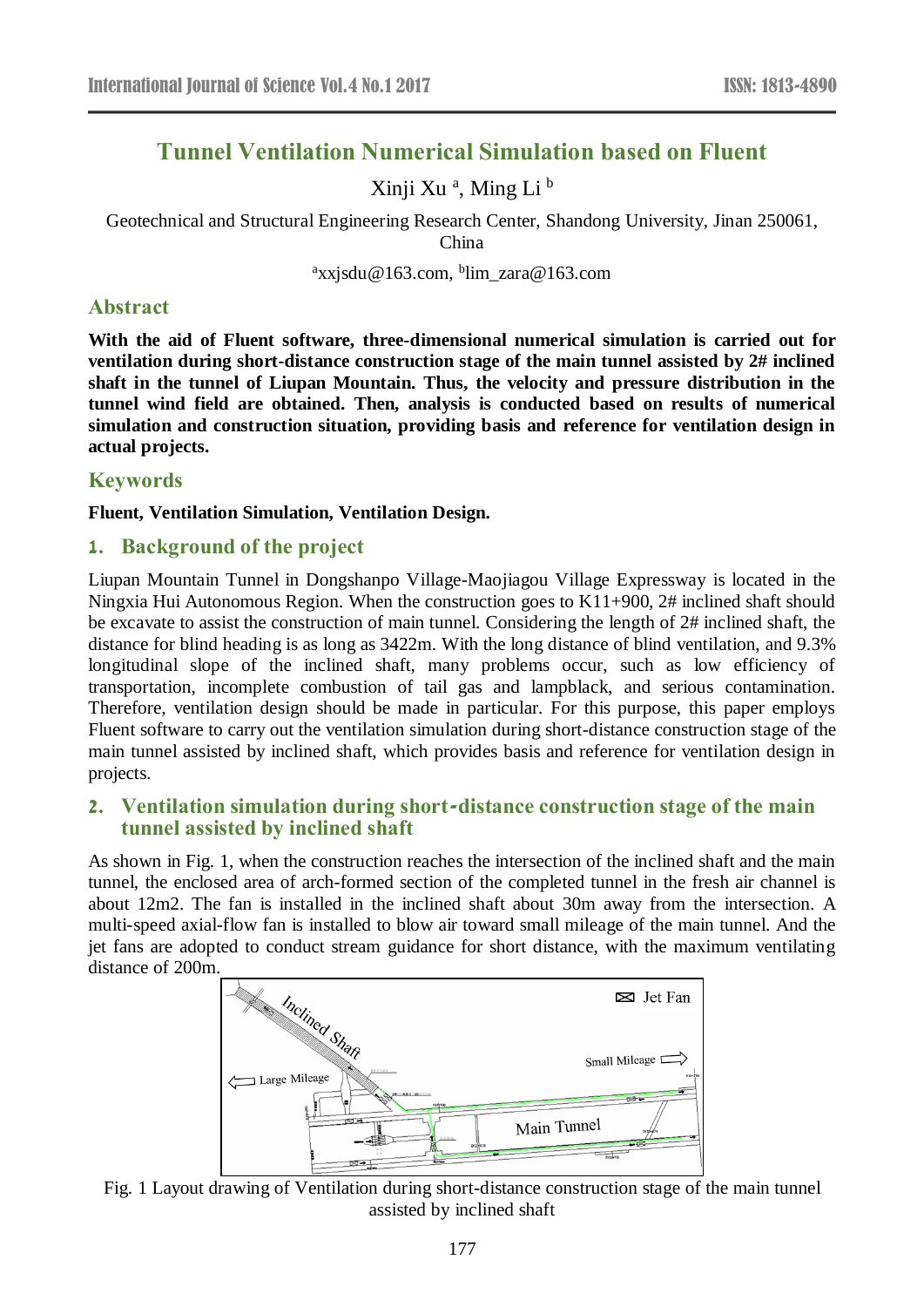#### **2.1 Modeling, meshing and parameter setting.**

Combined with the actual construction, AutoCAD is chosen to establish a geometric model according to the actual size (Figure 2 (a)), to avoid the possible size effect on the results. Import the 3D model built in AutoCAD into Gambit, divide the model with tetrahedron mesh and import the divided model into Fluent (Fig. 2 (b)).





 (a) Three-dimensional modeling in CAD (b) Import into Fluent for parameter setting Fig. 2 Modeling with software

Set the inlet of the air pipe to be the boundary condition for entrance speed, determine the wind speed at the inlet to be 30.18m/s according to the type of fan in use. Set the outlet of air pipe and entrance of the inclined shaft to be pressure intensity outlets and exert wall boundary conditions to other sides. Calculate with standard law of wall.

Apply gravity acceleration of 9.8m/s<sup>2</sup> to -Y direction, and solve the three-dimensional N-S equation with the method of limited volume with separated implicit expression. Model is used for turbulent model and SIMPLE algorithm is adopted to solve the coupling problem of pressure and velocity.

## **2.2 The velocity distribution in the wind field.**

As the model is large and the overall display is not good, we choose to examine the key parts we are studying. The face of the main tunnel, intersection of inclined tunnel and main tunnel, and entrance of inclined tunnel are chosen to show their velocity vector diagrams when the wind speed is faster than 0.25 m/s, as shown in Fig. 3 (a), Fig. 4 (a) and Fig. 5 (a). It can be seen from the figures that the wind speed in the wind tunnel is higher and becomes lower long the air pipe; while the wind speed in the tunnel is generally low, and only increase obviously near the outlet. The wind speed in the tunnel is more than 0.25m/s, in line with the air health standard for construction section of the tunnel.



Fig.3 Velocity vector diagram (> 0.25m/s) and pressure intensity vector diagram near the face of the main tunnel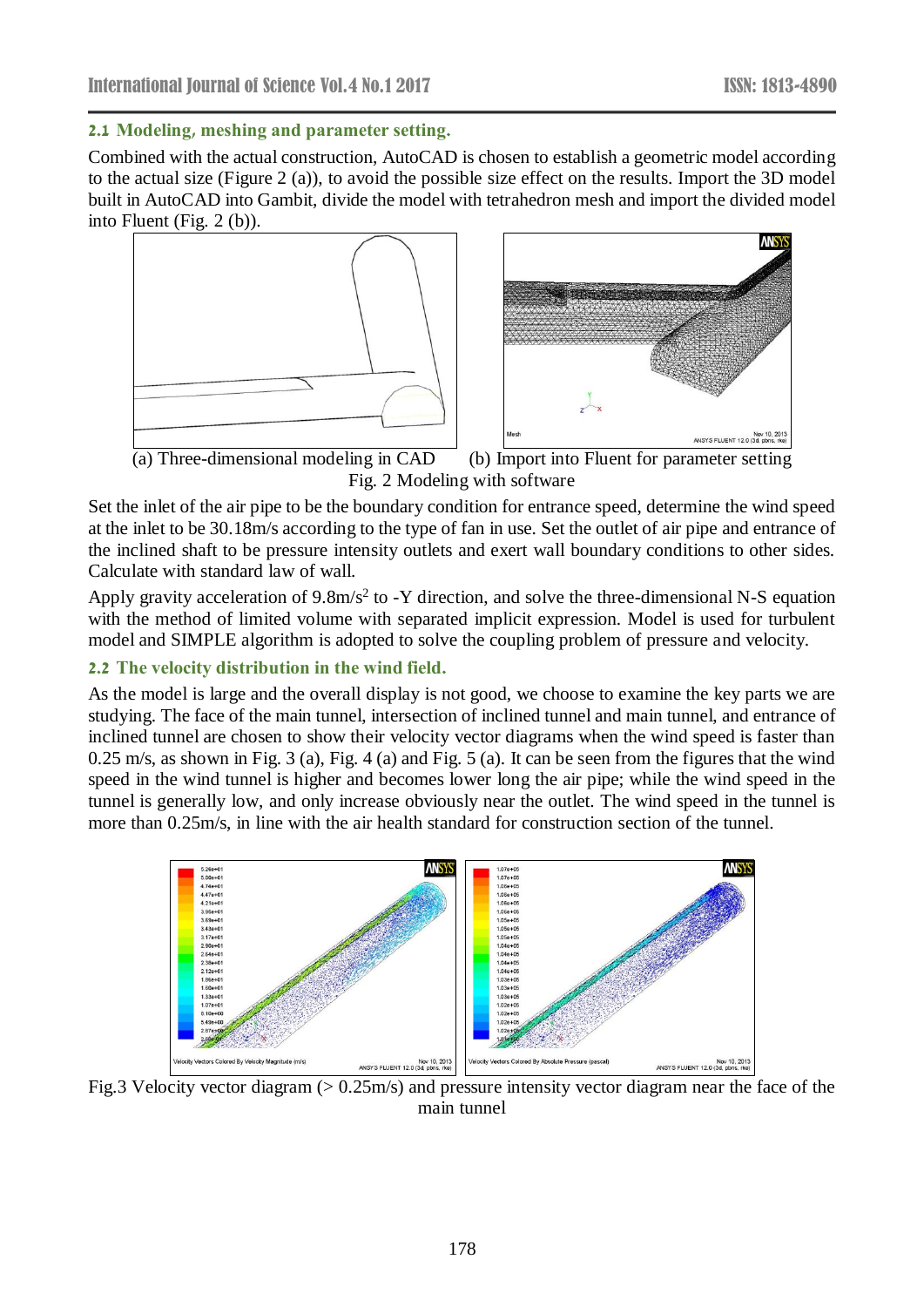

Fig.4 Velocity vector diagram (> 0.25m/s) and pressure intensity vector diagram near diagram the intersection of the inclined tunnel and the main tunnel



Fig.5 Velocity vector diagram (> 0.25m/s) and pressure intensity vector diagram near the entrance of the inclined tunnel

### **2.3 Pressure intensity distribution in the wind field.**

As shown in Fig. 3 (b), Fig. 4 (b) and Fig. 5 (b), the pressure intensity vector diagrams of the face of the main tunnel, intersection of inclined tunnel and main tunnel, and entrance of inclined tunnel can be seen. It is found that the air pressure intensity in the air pipe is large and drops significantly along the pipe, and that the air pressure intensity in the tunnel remains basically the same, about 1 atmospheric pressure, in accord with the air health standard for construction section of the tunnel.

# **3. Conclusion**

Through the ventilation simulation during short-distance construction stage of the main tunnel assisted by 2# inclined shaft in the tunnel of Liupan Mountain. It is found that:

(1) The wind speed in the tunnel retains  $0 \sim 21.0$  m/s; the pressure intensity is  $1.01 \times 10^5 \sim 1.02 \times 10^5$ Pa;

(2) Due to viscous force of fluid, the wind speed near the inner wall of the tunnel reaches the minimum. Especially at the intersection of the inclined tunnel and the main tunnel, the wind speed near the inner wall of the tunnel is less than 0.25m/s. However, little influence is exerted on overall tunnel ventilation.

(3) At the location near the face of the tunnel, the wind speed along the air pipe to the outlet is big, while the wind speed toward the entrance of inclined tunnel drops gradually.

In general, the wind speed in the tunnel is basically above 0.25m/s, and the pressure intensity is about 1 atmospheric pressure, which is in accordance with the requirement of ventilation in the tunnel construction. Thus, the ventilation design is reasonable.